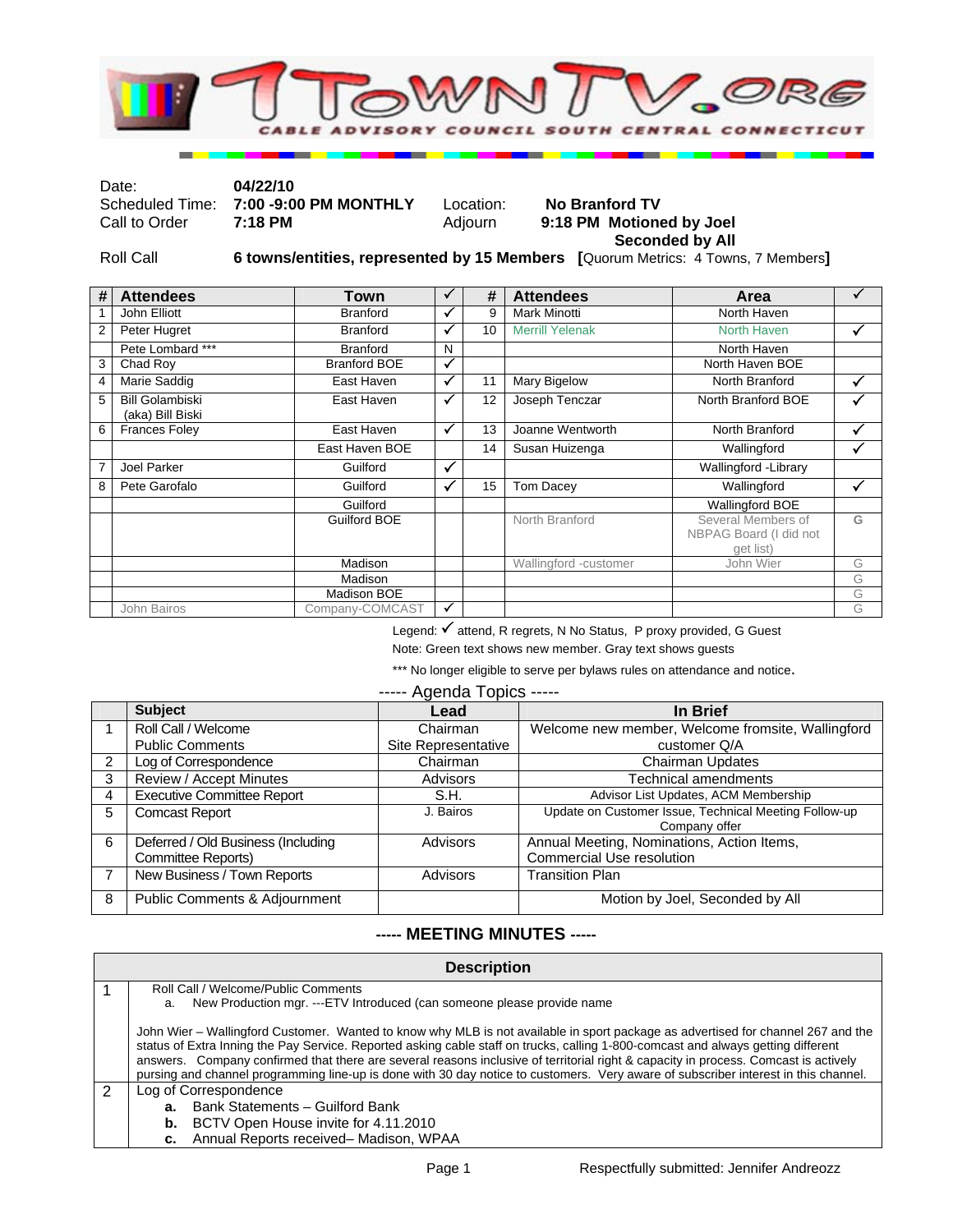

|                | d. Annual reports still outstanding correspondence - Totoket-No Branford                                                                                                                                |  |  |  |
|----------------|---------------------------------------------------------------------------------------------------------------------------------------------------------------------------------------------------------|--|--|--|
|                | Rec'd GCTV opposition to 60/40<br>е.                                                                                                                                                                    |  |  |  |
|                | Rec'd GCTV inquiries on Insurance Coverage --- and possible plan for future management<br>f.<br>Submitted cacscc letter on Docket 10-03-02 (Handled DPUC inquiry about multiple look alike filings form |  |  |  |
|                | g.<br>CACSCC)                                                                                                                                                                                           |  |  |  |
|                | h. ACM Membership renewal paid and CT contribution confirmed rec'd                                                                                                                                      |  |  |  |
|                | ACM NE election, Newsletter, CAPS act notices<br>i.                                                                                                                                                     |  |  |  |
|                | Comcast - Confirmation that No Branford Customer service location will be available to host 60/40 community<br>j.                                                                                       |  |  |  |
|                | meeting                                                                                                                                                                                                 |  |  |  |
|                | Distributed member list draft and noted exp dates in relation to 2008 resolution --<br>k.                                                                                                               |  |  |  |
|                | L.<br>Resignation letters Huizenga, Smith, letter of intent Foley                                                                                                                                       |  |  |  |
|                | m. Transition list distributed                                                                                                                                                                          |  |  |  |
|                | Docket 10-03-02 legislator correspondence<br>n.                                                                                                                                                         |  |  |  |
|                | o. Rec'd copy of Wallingford request for company facilitated meeting on 60/40                                                                                                                           |  |  |  |
|                | Several incorrectly addressed items were returned to Postmaster.<br>p.                                                                                                                                  |  |  |  |
|                | Classic Arts Summer schedule process initiated.<br>q.                                                                                                                                                   |  |  |  |
|                |                                                                                                                                                                                                         |  |  |  |
| 3              | Minutes: Distribution is via Website. Corrections 2/2010 minutes approved last meeting and 6 town present.                                                                                              |  |  |  |
| $\overline{4}$ | <b>Executive Report:</b><br>a. No Treasures Report. Transactions limited to what was approved at last meeting.                                                                                          |  |  |  |
|                | Recording Secretary absent tonight. This will save organization \$90. (note - she had incorrectly scheduled<br>b.                                                                                       |  |  |  |
|                | for following Thursday and plans to be at May Meeting.)                                                                                                                                                 |  |  |  |
|                | Advisor list activity. Tried to assess advisor Terms. J. P. will pursue reappointment. J. T. will get end date<br>C.                                                                                    |  |  |  |
|                | clarified as will M.M.                                                                                                                                                                                  |  |  |  |
|                |                                                                                                                                                                                                         |  |  |  |
|                | Discussion: Most recent members not on most recent correspondence. As the organization does not have staff, and                                                                                         |  |  |  |
|                | appointment letters absent contact information were rec'd at the last meeting in which secretary was not present all                                                                                    |  |  |  |
|                | administrative tasks related to emails etc were not updated. Distributions had the note that the list was not inclusive all                                                                             |  |  |  |
|                | new members and to distribute further. All new advisors were asked to provide contact info in writing at the last                                                                                       |  |  |  |
|                | meeting and in the publicly posted minutes. Each advisor is responsible for reviewing minutes and handling related                                                                                      |  |  |  |
|                | tasks. This was not done by all.                                                                                                                                                                        |  |  |  |
|                | The task related to Annual Highlights by Town was identified as still open except for Guilford and Wallingford.                                                                                         |  |  |  |
| 5              | Report Branford Customer Care Item from last months correspondence resolved with customer credit.<br>а.                                                                                                 |  |  |  |
|                | Branford. Channel line-up changes such as WHPX added to Basic and MoviePllex moving from Digital Starter                                                                                                |  |  |  |
|                | to Preferred in process for June 1. Centrix added to non-sports tier.                                                                                                                                   |  |  |  |
|                | <b>b.</b> In Q & A: Confirmed HD outlet as no charge will take effect 4.24.2010.                                                                                                                        |  |  |  |
|                | Reported on participation in DPUC Technical Meeting and that commissioner summarized 3 options. Based<br>c.                                                                                             |  |  |  |
|                | on the suggestion to meet locally made by the Commissioner and the request from Wallingford the company                                                                                                 |  |  |  |
|                | agreed to facilitate a 'community' meeting.                                                                                                                                                             |  |  |  |
|                | d. There was no customer mail to review or transfer to Comcast for follow-up.                                                                                                                           |  |  |  |
| 6              | F. F. reported that the FOI Training is scheduled in East Haven and she has tentative permission to video<br>a.                                                                                         |  |  |  |
|                | tape. 3rd Saturday of the month from 11:00am to 1:00pm at the Hagaman Memorial Library.                                                                                                                 |  |  |  |
|                | Annual Meeting-C. R. agreed to help with content. M. B. suggested meeting be moved to Branford. The<br>b.                                                                                               |  |  |  |
|                | fallback plan for was not changed. Date would be swapped with East Haven if WPAA is not ready for June                                                                                                  |  |  |  |
|                | $24^t$                                                                                                                                                                                                  |  |  |  |
|                | Nominations report: Process confirmed as Nominations reported at May Meeting. J.E. Asked that interested<br>C.                                                                                          |  |  |  |
|                | parties contact him. There was improper open discussion of nominations business that was redirected to be                                                                                               |  |  |  |
|                | as follows: members interested in leadership positions are to contact J.E. directly by phone or mail and he                                                                                             |  |  |  |
|                | will call a meeting of nominations committee (W.B. & J,W) to prepare for May Meeting.                                                                                                                   |  |  |  |
|                |                                                                                                                                                                                                         |  |  |  |
| 7a             | Plan for Transition Items                                                                                                                                                                               |  |  |  |
|                |                                                                                                                                                                                                         |  |  |  |
|                | Website:                                                                                                                                                                                                |  |  |  |
|                | ACM section is being transitioned to http://ctacm.org/                                                                                                                                                  |  |  |  |
|                |                                                                                                                                                                                                         |  |  |  |
|                | Options:                                                                                                                                                                                                |  |  |  |
|                | 1. Responsibilities need to be transitioned to another cacscc member                                                                                                                                    |  |  |  |
|                | 2. Contract support out: Approximately 10 hrs a week, varies with commitment to content                                                                                                                 |  |  |  |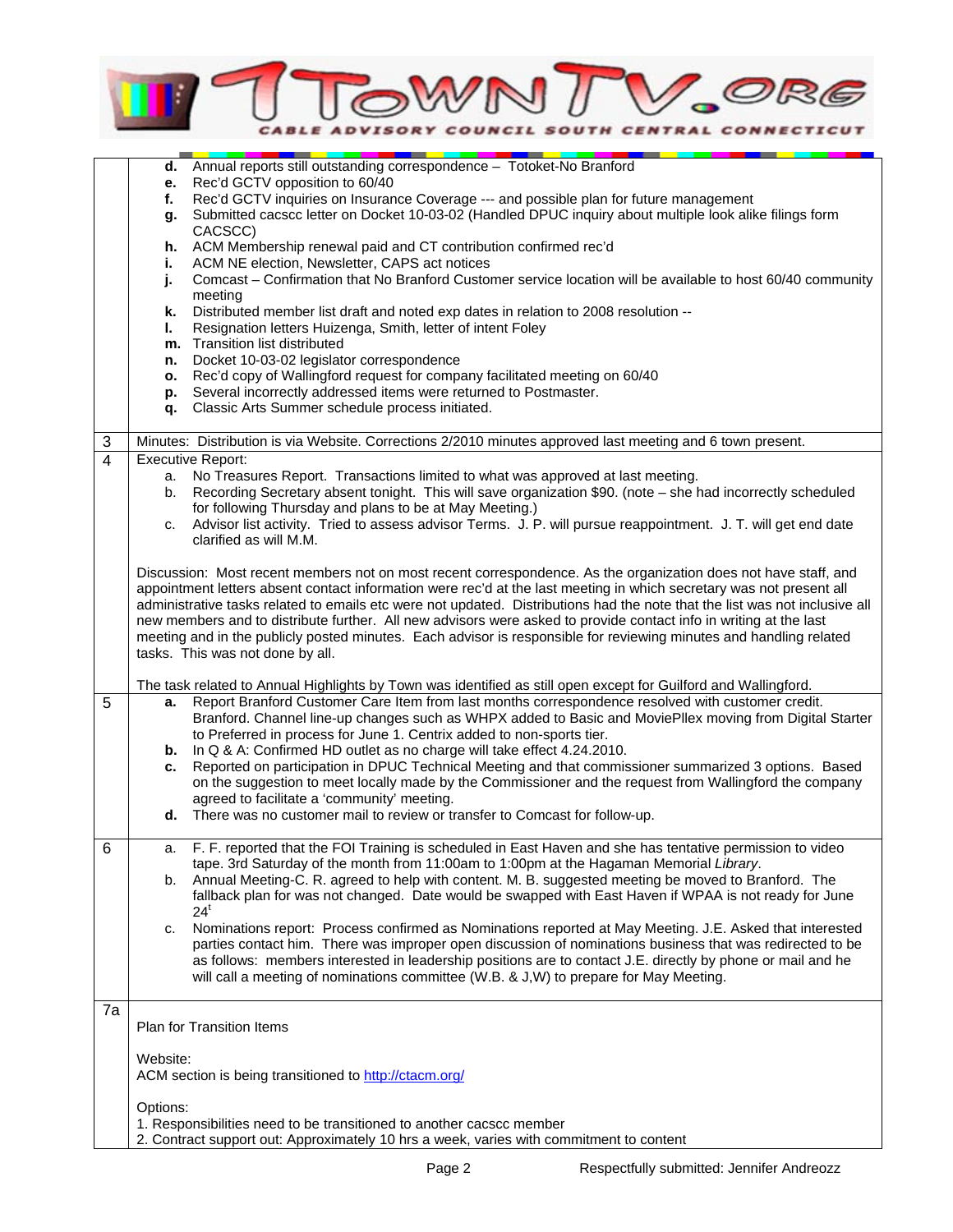|   | <b>CENTRAL CONNEC</b><br><i>OUNCIL SOUTH</i>                                                                                                                                                                                                                                                                                                                                                                                                                                                                                                                                  |
|---|-------------------------------------------------------------------------------------------------------------------------------------------------------------------------------------------------------------------------------------------------------------------------------------------------------------------------------------------------------------------------------------------------------------------------------------------------------------------------------------------------------------------------------------------------------------------------------|
|   | and local changes. Discussion: no longer support local PEGS use as share service beyond high level contact info.<br>Wallingford to be notified.                                                                                                                                                                                                                                                                                                                                                                                                                               |
|   | 3. Change to non-maintained status – brochure like. Down-Size materials.<br>A concurrent plan for meeting schedule and minutes will be needed.<br>Note: Recording Secretary currently provides rough notes and the minutes are then updated<br>for clarity as many topics discussed may need clarification. (Review and modify approx.<br>same length of time as actual meeting)                                                                                                                                                                                              |
|   | Annual Processes:<br>Broadcasters Insurance re-application: For March 1 (Guilford volunteer may be willing to<br>handle all of this including Bill preparation to PEGS if GCTV portion of bill is waived.)<br>ACM Membership: For April 1<br>State of CT Corporation paper work and fees.<br>Website renewal: Payment process - credit card on file. Currently that of chairman.<br>PO Box Renewal:<br>Classic Arts Summer Schedule: Start May 15 and resolve before school year ends.<br>Notice went to PEGS and some Ed Channel contacts today for July 1 to Aug. 24th 2010 |
|   | schedule.<br>Annual Meeting Education Program/Comcast Router Support:                                                                                                                                                                                                                                                                                                                                                                                                                                                                                                         |
|   | Miscellaneous:<br>Clerical Duties like member list maintenance, email distribution maintenance.<br>PO Box pick-up.<br>Handling misdirected mail.                                                                                                                                                                                                                                                                                                                                                                                                                              |
|   | Handling general correspondence, listserv, newsletters<br>Organization files: Previously with ETV. Currently with WPAA and inn storage awaiting move. At<br>this time except for current files equal to a 2 draw file cabinet, at chairman's home. File not owned by CACSCC.<br>Bank Accounts: Signature resolution will be needed.<br>Award preparation – graphics to be part of transition. Status of materials determined.                                                                                                                                                 |
| 8 | <b>Public Comments:</b><br>Steve – thanked and appreciated the council's agreement about 60/40<br>Next Meeting at Totoket TV                                                                                                                                                                                                                                                                                                                                                                                                                                                  |

## **----- MOTIONS / ACTION ITEMS -----**

| <b>Business</b> | <b>Motion</b>                                                                                                                                                                                                                                                         | <b>By</b>                                       | Vote                                                                        |
|-----------------|-----------------------------------------------------------------------------------------------------------------------------------------------------------------------------------------------------------------------------------------------------------------------|-------------------------------------------------|-----------------------------------------------------------------------------|
| Old             | Motion to adopt March 2010 Minutes as amended.                                                                                                                                                                                                                        | Joel Parker<br>2 <sup>nd</sup> Tom Dacey        | <b>PASS</b><br>Unanimous (based on<br>those present at the<br>last meeting) |
| Old             | Mr. Lombard is be notified of his status as non-member<br>and concurrently notify appointing body – Town of<br>Branford 1 <sup>st</sup> selectman.<br>Discussion: The rules are the rules. Three unexplained<br>absences - no longer a member. He has had more than 3 | $J.P. -$<br>amended by<br>M.B.<br>$2^{nd}$ T.D. | <b>PASS</b><br>Unanimous                                                    |
| Old             | Move to Table and remove section (shown below) within<br>Commercial Use Resolution as it is incomplete in<br>presentation and not critical to guidelines as a whole.                                                                                                  | J.W.<br>$2^{nd}$ M.B.                           | <b>PASS</b><br>Unanimous                                                    |
|                 | That notice of complaints to CACSCC on Community<br>Access matters be handled with the following<br>considerations.                                                                                                                                                   |                                                 |                                                                             |
|                 | 1)<br>distribute all original complaints to all advisors<br>(should all access centers be included)                                                                                                                                                                   |                                                 |                                                                             |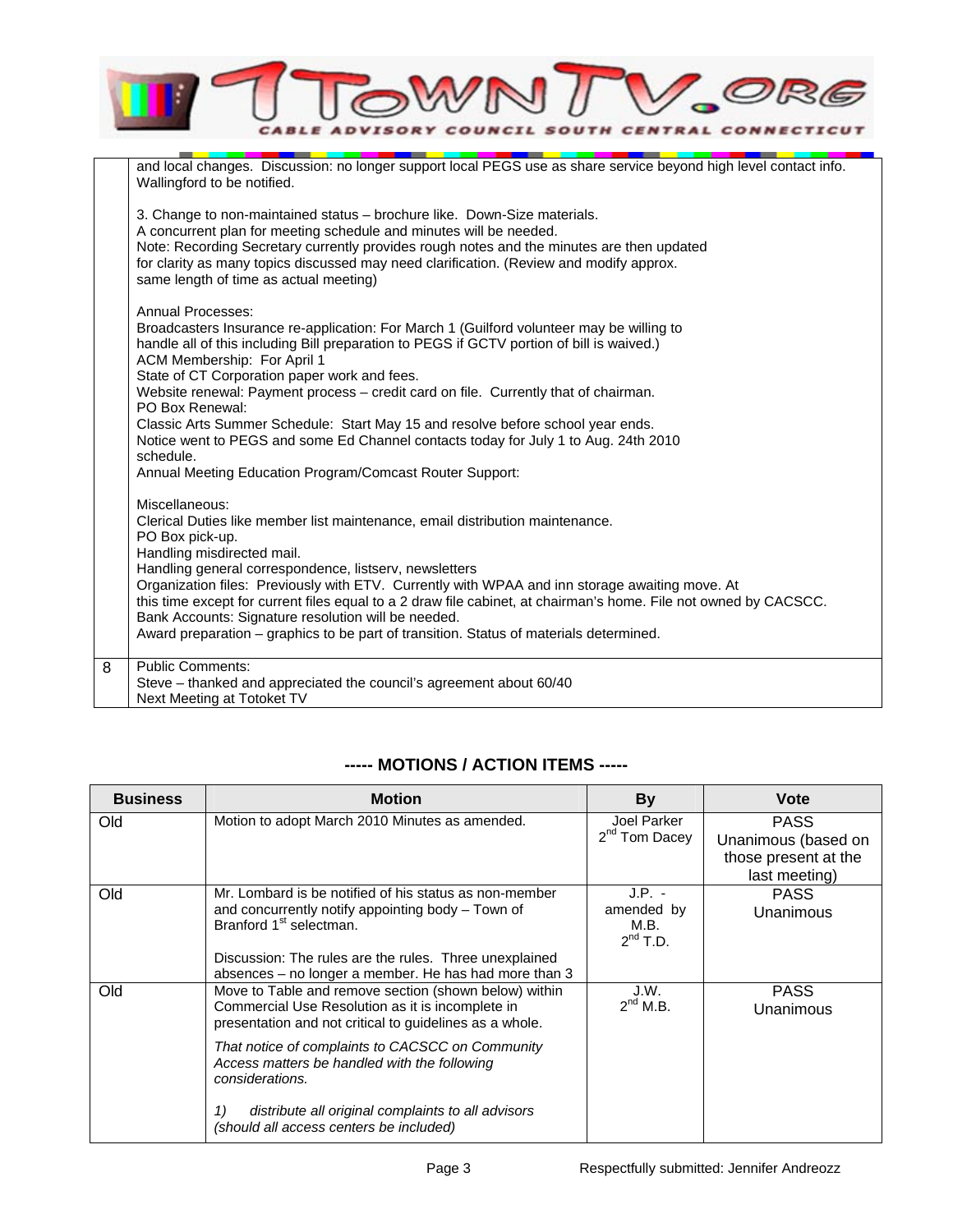

|            | That notice of complaints by CACSCC Advisors on<br>Community Access matters be handled with the following<br>considerations.                                                                                                                                                                                                                                                                                                                                                                                                                                                                                                                                                                                                                                                                                                                                                                                                                                                                         |                       |                                                           |
|------------|------------------------------------------------------------------------------------------------------------------------------------------------------------------------------------------------------------------------------------------------------------------------------------------------------------------------------------------------------------------------------------------------------------------------------------------------------------------------------------------------------------------------------------------------------------------------------------------------------------------------------------------------------------------------------------------------------------------------------------------------------------------------------------------------------------------------------------------------------------------------------------------------------------------------------------------------------------------------------------------------------|-----------------------|-----------------------------------------------------------|
| Old        | Move to adopt balance of Commercial Use Resolution<br>excluding portion tabled as submitted by committee.<br>Discussion:<br>Some wished to acknowledge the efforts of the committee<br>(P.H., J.P., C.R., S.H) for this work on guidelines.<br>Some wished to reiterate that guidelines are advisory only<br>and no town is obligated to adopt.<br>Chairman comment: these documents establish that the<br>business of Community Access is non-commercial and<br>that local application is within the means of each<br>organization. The seven towns are not requires to take<br>any action, nor to adopt identical policies. Reference to<br>specific towns in discussion was reaffirmed to be informing<br>& insightful as there are several New Advisors who had<br>not participated in the committee nor the several hours of<br>case review done by council as appointed in 2.2010.<br>Knowing of the hot spots in each town can help in their<br>local advisory capacity. There seemed to be a | F.F.<br>$2^{nd}$ M.S. | <b>PASS</b><br>7 Yes<br>6 Abstain                         |
| <b>New</b> | predisposition that statements of fact were maligning.<br>Accepting resignations has written from T. Smith and S.<br>Huizenga.<br>Discussion: Clarified that bylaws do not require motion<br>however the motion was to make specific acknowledgment<br>of effective dates.                                                                                                                                                                                                                                                                                                                                                                                                                                                                                                                                                                                                                                                                                                                           | J.P.<br>$2^{nd}$ P.G  | <b>PASS</b><br>3 Abstain (J.W., M.M.,<br>M.S              |
| <b>New</b> | That CACSCC decline offer made by Comcast for a<br>facilitated meeting and to allow DPUC to make final<br>decision on 60/40.<br>Discussion. Statement by MM. There was a unanimous<br>decision by this body therefore nothing to discuss.<br>Others: Legislators have written in support of 60/40, felt<br>there was consensus except for Wallingford that 60/40<br>should remain untouched.<br>Chairman: Meeting was strongly encouraged by DPUC<br>commissioner. That the clarification was made that much<br>of the franchise agreement does not remain binding.<br>And that the vote was not unanimous and the actual tally<br>was provided to DPUC.                                                                                                                                                                                                                                                                                                                                             | M. M.<br>2nd $J. T$   | <b>PASS</b><br>$4 - No$<br>13 present at time of<br>vote. |
| <b>New</b> | Retain current PO Box for one more year and review<br>changes for convenience of new leadership at future date.                                                                                                                                                                                                                                                                                                                                                                                                                                                                                                                                                                                                                                                                                                                                                                                                                                                                                      | M.S.<br>$2^{nd}$ P.G  | <b>PASS</b><br>Unanimous                                  |
| <b>New</b> | Accept ACM-NE Nomination of Marie Saddig for<br>leadership award as nomination for CACSCC Sustaining<br>Community Access Excellence Award.                                                                                                                                                                                                                                                                                                                                                                                                                                                                                                                                                                                                                                                                                                                                                                                                                                                           | F.F.<br>$2^{nd}$ P.G  | <b>PASS</b><br>Unanimous                                  |
| <b>New</b> | Executive Committee is handle the transition items per<br>their current roles.<br>Discussion: During Nominating Committee Report M.M.<br>began reading a letter referencing admin tasks & details<br>like passwords, etc. to be handled by a Ad Hoc Transition<br>committee. This was call out-of-order and new business<br>matter. Point of clarification on review of by-laws sought.<br>New members were shown were by-laws can be found on<br>7TownTV.org when wireless was graciously made<br>available by Totoket for Commercial Use Document<br>Review                                                                                                                                                                                                                                                                                                                                                                                                                                        | M.S.<br>$2^{nd} F.F$  | <b>PASS</b><br>3 Abstain                                  |